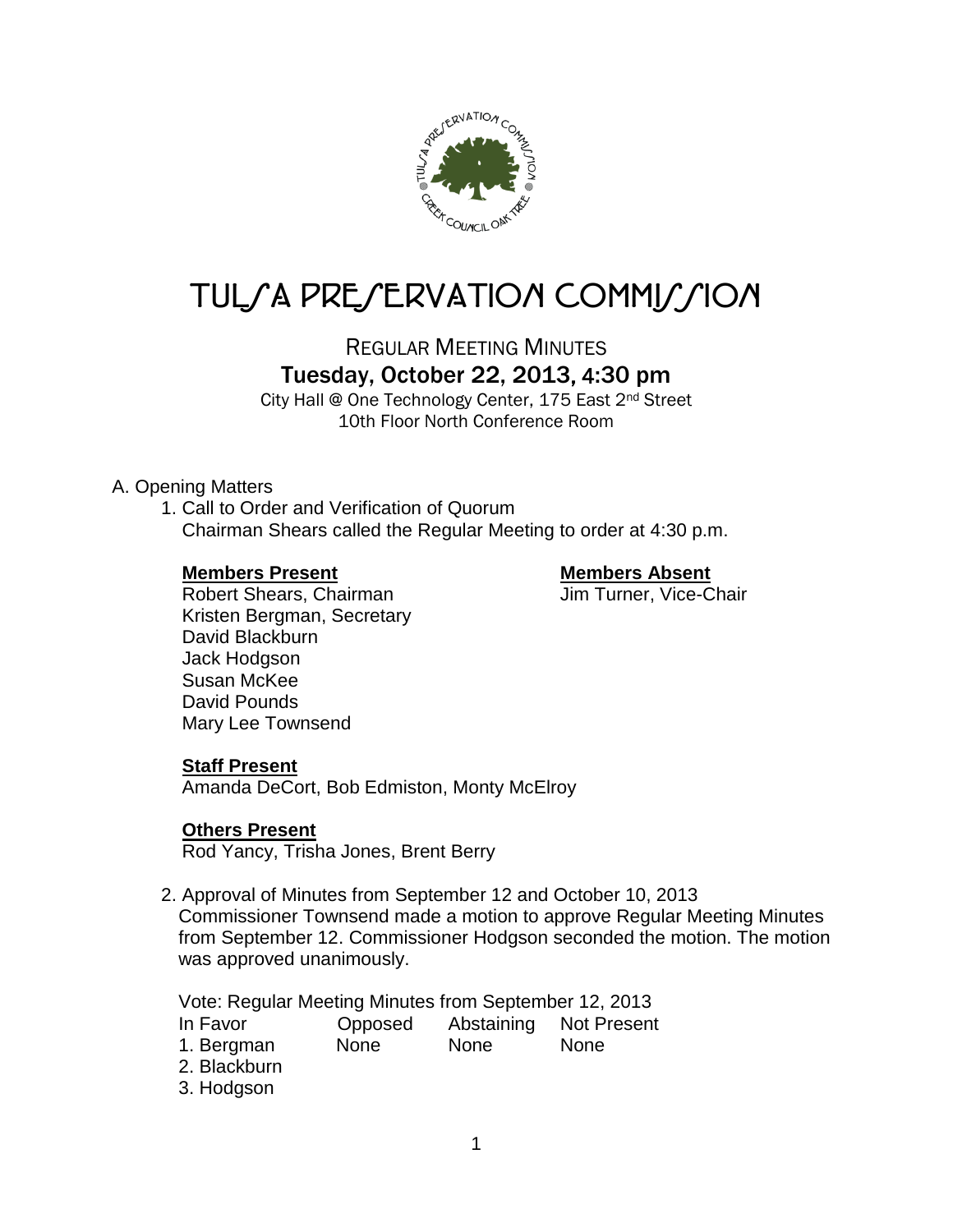- 4. McKee
- 5. Pounds
- 6. Shears
- 7. Townsend

Commissioner Townsend made a motion to approve Regular Meeting Minutes from October 10. Commissioner Hodgson seconded the motion. The motion was approved by majority.

Vote: Regular Meeting Minutes from October 10, 2013

- In Favor Opposed Abstaining Not Present
- 1. Bergman None 1. Blackburn None

2. Hodgson 2. Pounds

- 3. McKee
- 4. Shears
- 6. Townsend
- 3. Disclosure of Conflicts of Interest No one reported a conflict of interest with the proposals on the agenda.
- B. Actionable Items

#### 1. **COA-13-026 / 1901 S. Owasso Avenue** (North Maple Ridge)

Applicant: Rod Yancy

COA Subcommittee Review Date: None

Request: Replace deteriorated windows throughout house with new aluminum casement windows.

Monty McElroy presented Mr. Yancy's Certificate of Appropriateness application to the Commission and read the applicable guidelines. Mr. Yancy was present to answer questions.

Commissioner Townsend made a motion to approve the application. Commissioner McKee seconded the motion. Chairman Shears asked for a vote on the motion.

| Vote: 1901 S. Owasso Avenue (North Maple Ridge) |  |  |  |  |  |
|-------------------------------------------------|--|--|--|--|--|
|-------------------------------------------------|--|--|--|--|--|

| In Favor   | Opposed     | Abstaining  | <b>Not Present</b> |
|------------|-------------|-------------|--------------------|
| 1. Bergman | <b>None</b> | <b>None</b> | <b>None</b>        |

- 2. Blackburn
- 3. Hodgson
- 4. McKee
- 5. Pounds
- 6. Shears
- 7. Townsend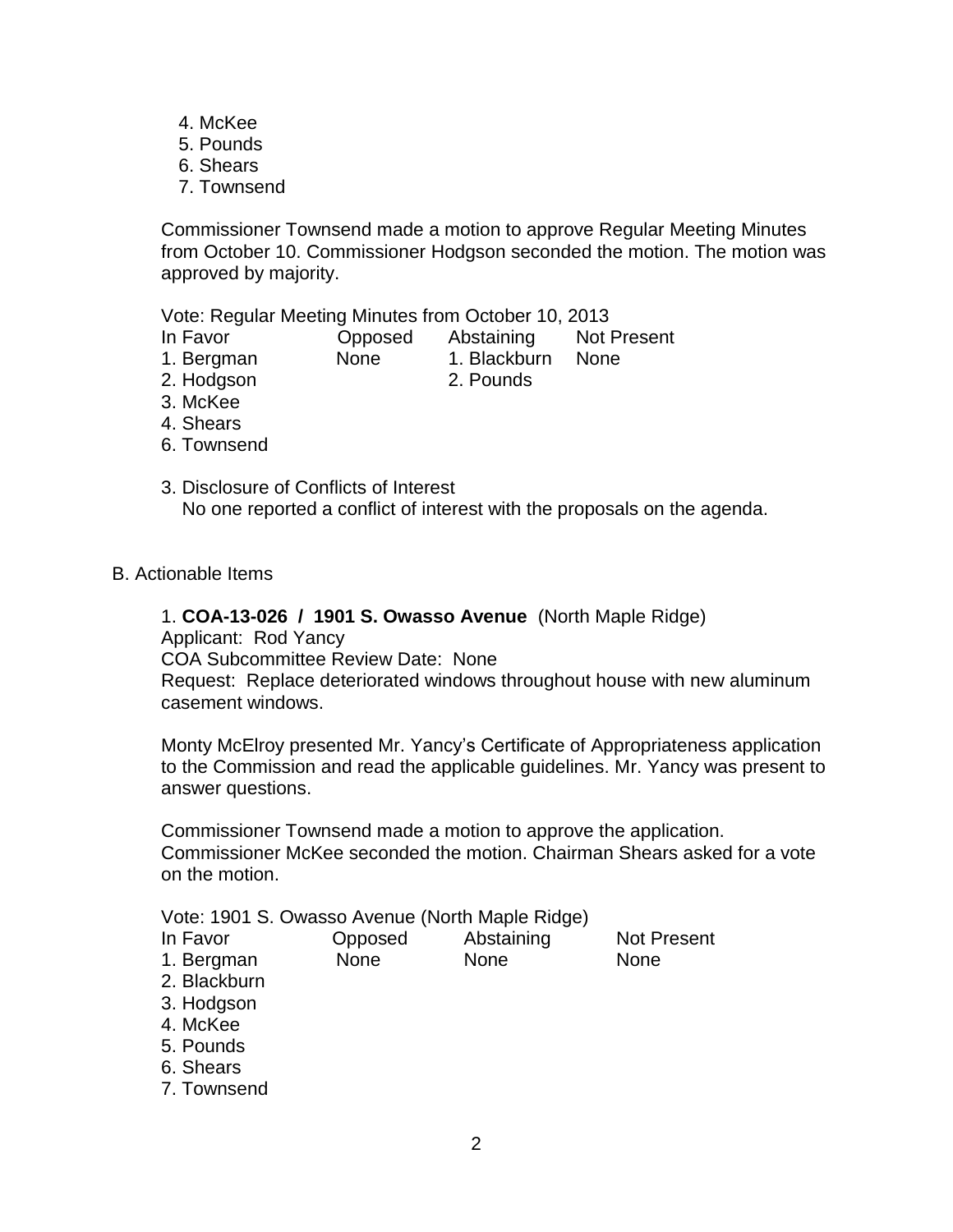The motion to Approve was Approved Unanimously. Guideline cited: A.4.1. and A.4.5

2. **COA-13-027 / 716 N. Cheyenne Avenue** (Brady Heights)

Applicant: Jason and Trisha Jones

COA Subcommittee Review Date: None

Work started prior to COA application

Request:

1. Construct versa lock concrete block retaining wall.

2. Construct concrete sidewalk from curb to connect to existing public sidewalk.

Monty McElroy presented Mr. and Mrs. Jones's Certificate of Appropriateness application to the Commission and read the applicable guidelines. Ms. Jones was present to answer questions.

Commissioners discussed the segmental retaining wall system and informed the applicant that it did not conform to the Design Guidelines. It was suggested that she research other options and return to a COA Subcommittee to work out an alternative solution on the retaining wall.

Commissioners discussed the sidewalk from the curb to the existing public sidewalk and agreed that it was acceptable.

Commissioner Townsend made a motion to deny the request for Part 1 of the application. Commissioner Blackburn seconded the motion. Chairman Shears asked for a vote on the motion.

Vote: 716 N. Cheyenne Avenue (Brady Heights) – Part 1

| In Favor   | Opposed     | Abstaining  | <b>Not Present</b> |
|------------|-------------|-------------|--------------------|
| 1. Bergman | <b>None</b> | <b>None</b> | <b>None</b>        |

- 2. Blackburn
- 3. Hodgson
- 4. McKee
- 5. Pounds
- 6. Shears
- 7. Townsend

The motion to Deny Part 1 of the application was Approved Unanimously. Guideline cited: G.1.3 and G.1.5.

Commissioner McKee made a motion to approve the request for Part 2 of the application. Commissioner Blackburn seconded the motion. Chairman Shears asked for a vote on the motion.

| Vote: 716 N. Cheyenne Avenue (Brady Heights) – Part 2 |             |             |                    |  |
|-------------------------------------------------------|-------------|-------------|--------------------|--|
| In Favor                                              | Opposed     | Abstaining  | <b>Not Present</b> |  |
| 1. Bergman                                            | <b>None</b> | <b>None</b> | <b>None</b>        |  |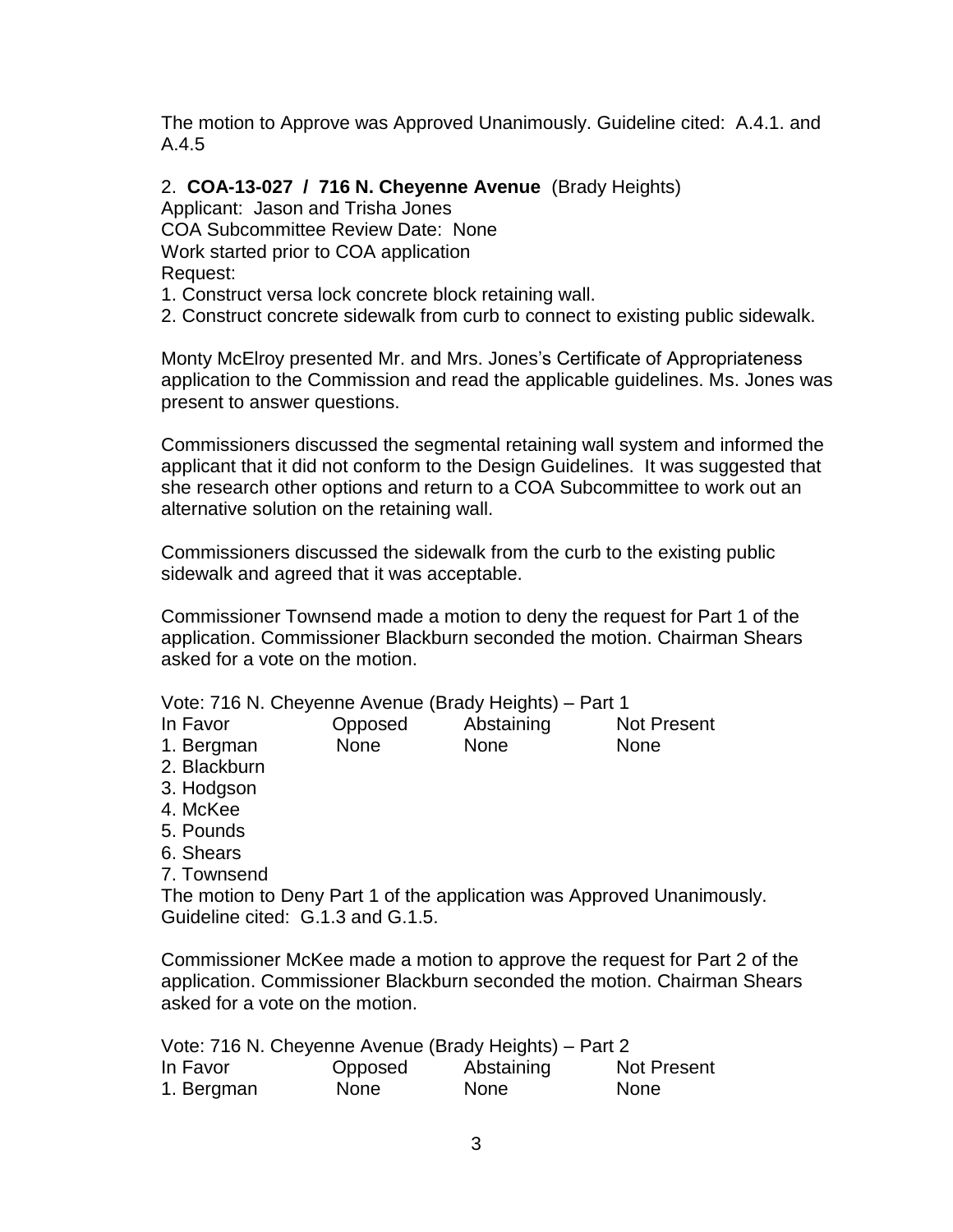- 2. Blackburn
- 3. Hodgson
- 4. McKee
- 5. Pounds
- 6. Shears
- 7. Townsend

The motion to Approve Part 2 of the application was Approved Unanimously. Guideline cited: G.1.3 and G.1.5.

### 3. **COA-13-028 / 2015 E. 17th Place** (Yorktown)

Applicant: Brent Berry COA Subcommittee Review Date: None Work started prior to COA application Request: Construct 3 ½' high picket fence in front and side yards with gates and an arbor on front side.

Monty McElroy presented Mr. Berry's Certificate of Appropriateness application to the Commission and read the applicable guidelines. Mr. Berry was present to answer questions.

Commissioners discussed the proposal and asked Mr. Berry what the arbor would look like. Mr. Berry said it had not been decided exactly how it would be constructed. Commissioners felt the picket fence was appropriate, but advised that he bring back a drawing with dimensions to another Regular Meeting for approval.

Commissioner Townsend made a motion to approve the construction of the fence and gates excluding the arbor. Commissioner McKee seconded the motion. Chairman Shears asked for a vote on the motion.

Vote: 2015 E.  $17<sup>th</sup>$  Place (Yorktown) – Construction of fence and gates

In Favor Opposed Abstaining Not Present 1. Bergman None None None

- 2. Blackburn
- 3. Hodgson
- 4. McKee
- 5. Pounds
- 6. Shears
- 7. Townsend

The motion to Approve was Approved Unanimously. Guideline cited: G.1.3. and G.1.4.

Commissioner Hodgson made a motion to table approval of the arbor until specific plans are brought forth. Commissioner McKee seconded the motion. Chairman Shears asked for a vote on the motion.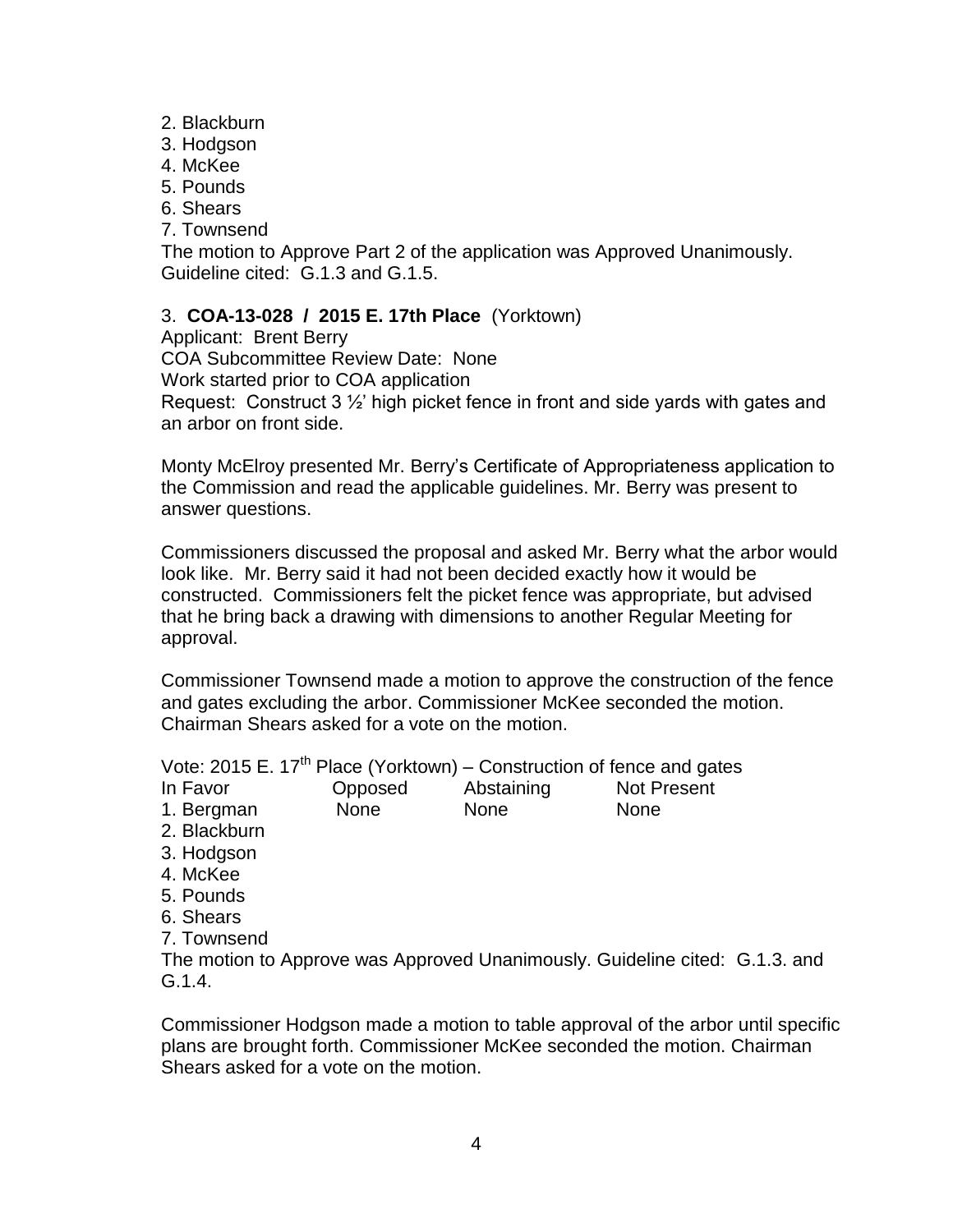Vote: 2015 E.  $17<sup>th</sup>$  Place (Yorktown) – Table approval of construction of arbor In Favor Opposed Abstaining Not Present 1. Bergman None None None 2. Blackburn 3. Hodgson 4. McKee 5. Pounds 6. Shears

7. Townsend

The motion to Approve was Approved Unanimously. Guideline cited: G.1.3. and G.1.4.

4. Action on Buena Vista down-zoning request

Amanda DeCort gave a brief overview of the proposed down-zoning of the Buena Vista Historic District. Bob Edmiston explained that when Dwayne Wilkerson from INCOG came to the October 10, 2013 TPC Meeting, he did not come in asking that TPC do anything. Wilkerson was bringing the TPC up to date on the process. He did make the comment that the opinion of the TPC would have weight on the final decision. Commissioners agreed to provide a letter from Chairman Shears in support for the TMAPC. Attorney Edmiston advised Commissioners that it was not the prerogative of the TPC to approve, but it was the prerogative to offer an opinion and find favor.

Commissioner Hodgson made a motion to approve the downzoning request. Commissioner McKee seconded the motion. Chairman Shears asked for a vote on the motion.

Vote: Approve the downsizing request

- In Favor Opposed Abstaining Not Present
- 1. Bergman None None None
- 2. Blackburn
- 3. Hodgson
- 4. McKee
- 5. Pounds
- 6. Shears
- 7. Townsend

The motion to Approve was Approved Unanimously.

#### C. Reports

1. Staff

Amanda DeCort reported that Tulsa Foundation for Architecture will be holding Dwell in the IDL, a downtown housing tour of seven properties on Sunday, November 10 from 1:00 to 5:00 p.m. She also reported that on October 10 Commissioner Turner was confirmed by City Council for the architect position on the Tulsa Preservation Commission.